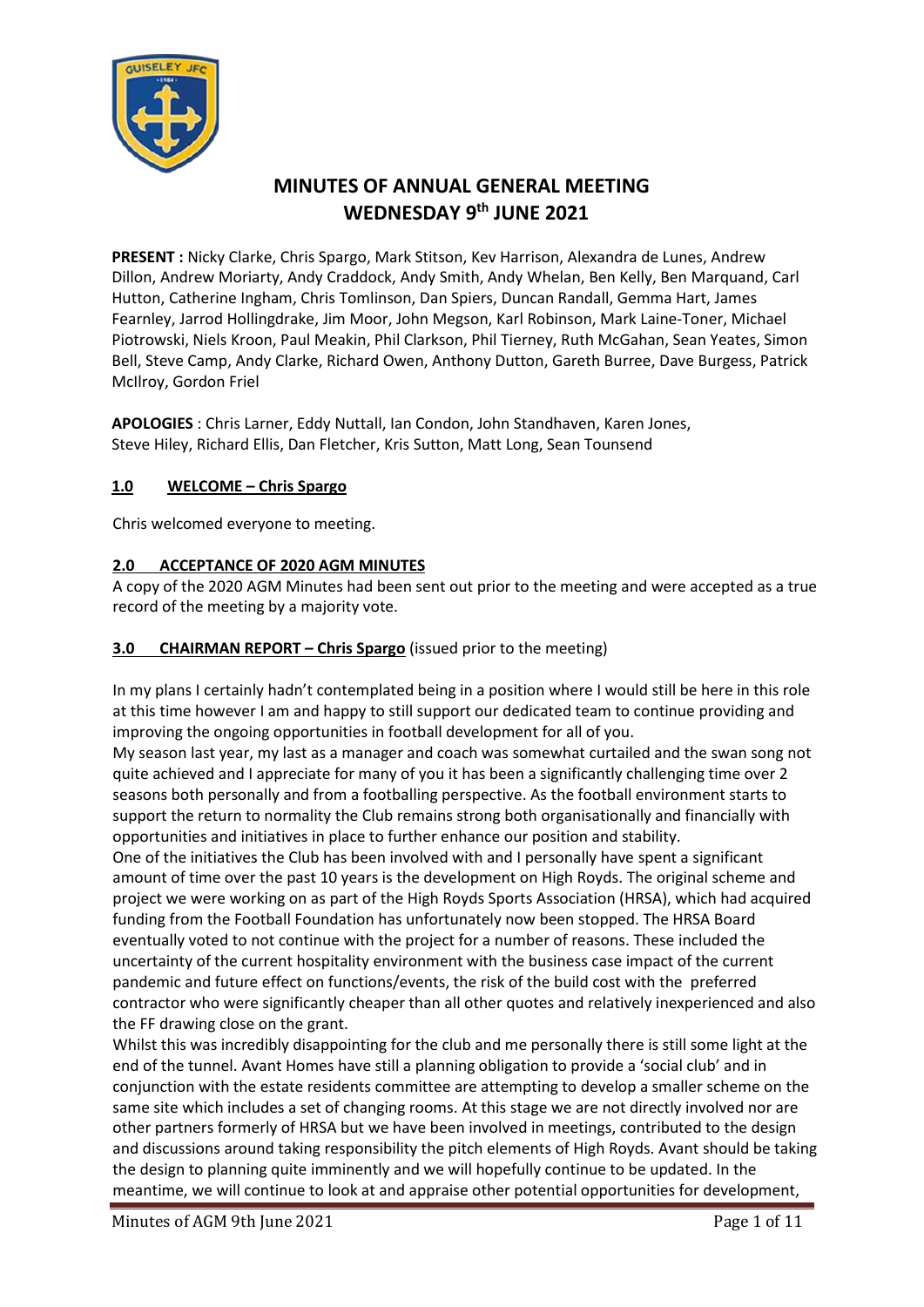

access and improvement to further enhance Guiseley Juniors.

May I finally take the opportunity to thank you all for you continued support and commitment in delivering exceptional footballing opportunities to our community.

### **4.0 SECRETARY REPORT – Nicky Clarke** (issued prior to the meeting)

The 20-21 season followed the 19-20 season with lots of disruptions due to COVID 19. I would just like to express my thanks to all managers, coaches, parents and players for their support and understanding during this difficult time for everyone.

Off the pitch

Club Affilliation to the WRCFA will be completed in the coming weeks in preparation for the start of season 2021-22. Registration of teams to Craven, Harrogate, Garforth, Harrogate Girls and WRGFL has been completed for next season or will be completed when released. All leagues are working towards a September start so it is important we get players registered to the teams.

Some of you may have noticed that there is now an online Player Membership form generated via Google Forms on the website. There is a platform for a photo and Copy of proof of DOB to be added so this should be done by the parent at the point of registration which should make it easier for all. These are to be used by all existing and new members to the Club. Richard Owen is the new Registration Secretary so please direct all registration enquiries to him on richardowenx@gmail.com or 07795895836 please?

Thank you to Mark Stitson, who along with his wife Katie, have both worked tirelessly to update the Website along with the help of a Website designer, which I am sure you agree looks much tidier and easier to navigate. The link to the website is https://www.guiseleyjuniors.co.uk/ so please take a look. I would also like to thank Simon Bell who is stepping down as Health & Safety Officer for the club after more than 12 years in the role. He has done a sterling job and has arguably had his hardest few years in the role with COVID 19. I am especially grateful for his advice and wealth of knowledge over the past couple of years during the pandemic. I would like to welcome Ruth McGahan who has agreed to take on the role and I'm confident she will do as good a job as Simon has during his time in the role. I would also like to thank Dave Stout for his time as Child Welfare Officer over the past few years. This is a role that is mandatory for junior grassroots clubs which can be quite demanding at times affording an amount of discretion.

On the Pitch

Even though the season was cut short and the majority of the leagues voiding the season, we have had some successes on the pitch for the Girls teams with several of the teams reaching semi finals of the league cup and shield which will be played over the coming weeks.

### **5.0 TREASURER REPORT – Mark Stitson** (issued prior to the meeting)

Reminder: Guiseley Junior FC - Financial Objectives

Ensure club remains financially secure

- Cash holding in place
- More control on costs
- Income collected earlier to invest ahead of the season with certainty
- Better coaching provision
- More facilities time
- Improved training and match provision increase proportion of all-weather pitches (AWP) to

ensure more playing time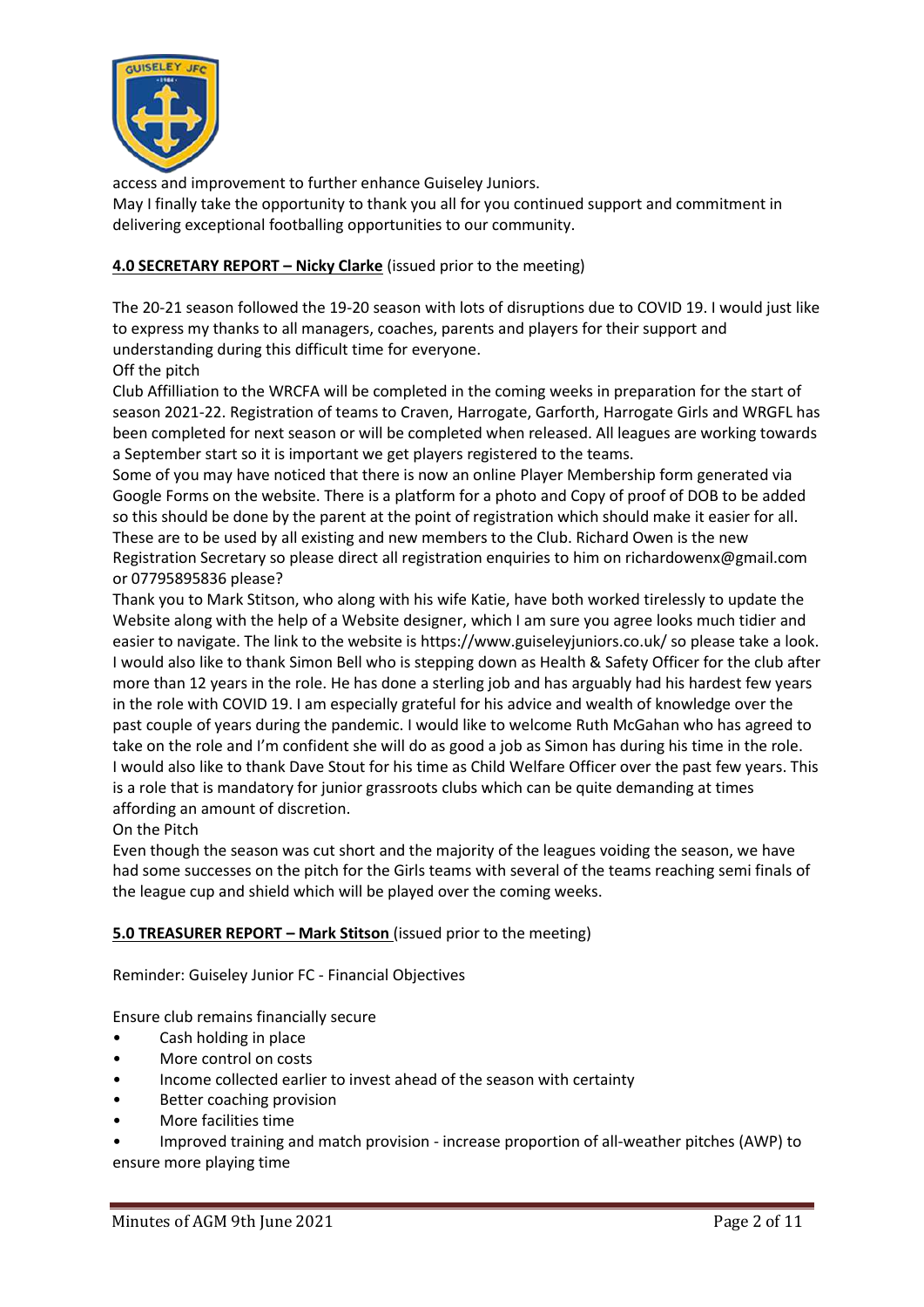

1. Reminder: what we said in the Treasurer report for 2020:-

• Pitch and training costs continue to increase, and have done consistently for 5 years - therefore whilst the club will hold membership fees for 20-21, and we will budget a loss overall, we will need to look at membership fee levels for season 21-22.

• Income will reduce in 20-21 as we will not be able to raise funds through a "bag pack" at Morrisons whilst social distancing is in place or any other social events.

• We would really like to provide "pre-season" training slots for the longer term, i.e. start mid-August every season where possible - this is an aim for future years if we can continue to make progress and keep manager support as noted below.

2. Summary of 20-21 season

• Unfortunately a second season heavily impacted by Covid-19 - the impact on many volunteer organisations (including sports clubs) will not really be known until we finally come out of this situation.

• As a club we have fortunately got to a position over the last few years where we will be able to continue/extend the provision we have been able to achieve - at a time when many will need to cut back.

• This season we had a stop/start impact due to lockdowns, but were able to extend all of our facilities to the end of June/start of July.

• Overall from a financial perspective we will report net income (income less expenditure) of £8,825.01.

• Whilst this is a "surplus", the reality is if we had a full season the club would have made a loss for the season (more pitches, ref fees, tournaments, etc) - however, given the overall financial position of the club this would have been "OK" for one year.

• Club income (excluding sponsorship for kit which is net nil as is used to pay for kit) was lower than previous years - as a result of no fundraising activities or bag pack - approx. (£3,700) lower than in 2018-19 which is the last "normal" season.

• Membership numbers were up slightly year on year: Total - 680; Split: Boys - 469 (up +17 vs prior year); Girls 211 (up +3 vs prior year).680

• Overall bank position remains strong.

3. Looking ahead

• Our financial position in recent years has allowed us to continue to invest in more all-weather provision for training and matches - this is by far the most expensive cost for us as a club - however it does almost "guarantee" that training and matches take place each week for the children.

• Overall, we spent more on training/match day facilities than ever before and have secured season long contracts in place to use Ben Rhydding (girls/boys training/boys matches), Yarnbury (girls matches), GOALS Bradford (boys matches) as well as St Marys and Nethermoor which have always been utilised.

• This all-weather provision is more and more in demand - grass pitch quality and availability continues to decline in the region and the financial cost of improving grass vs laying down all weather pitches doesn't stack up - and with higher demand for all-weather pitches the price to hire continues to go up significantly.

• Cost increases have been visible for the last 4/5 years but we didn't change the membership fees, however we flagged last year that this would increase in season 21-22.

The proposal is to increase fees from £125 to £135. This is an increase of 8%, however it is the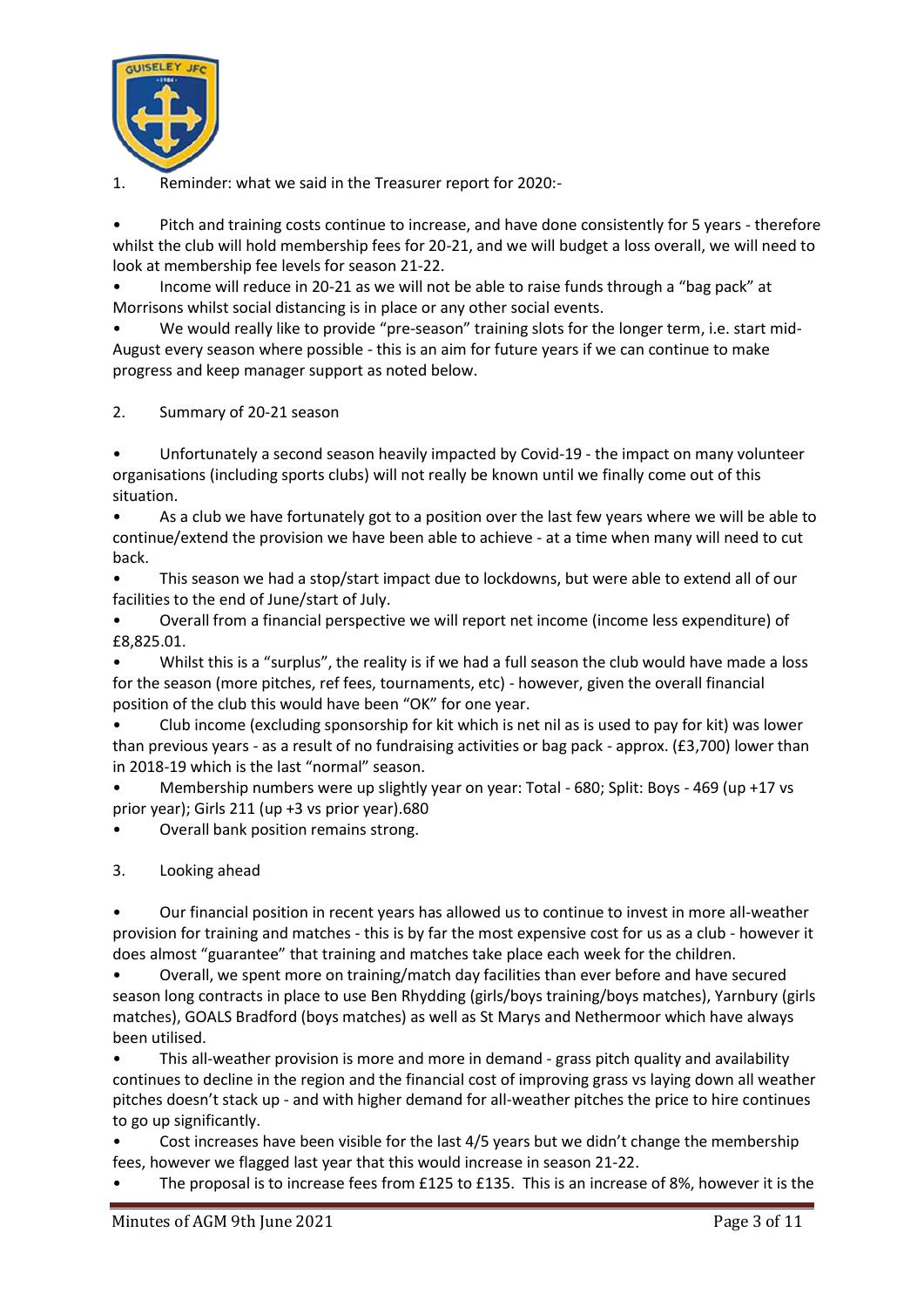

first change in fees for 4 years and still means Guiseley Juniors is very good value vs other clubs especially as in season 21-22 we will provide facilities from mid-August through to end of May (meeting our aim noted previously). Approved

• The membership fee of £135 equates to a cost per week of £3.46 which is fantastic value - this covers all training, all matches, all league fees, all equipment, ref fees, tournaments and anything else required to run the club! Compared to other sports and social activities this compares favourably and provides the children with a great amount of fun and enjoyment we hope!

4. Specific support for season 21-22

• Despite the increased costs more generally and therefore the proposal to increase the membership fee, we are very aware this is a tough time right now.

• Therefore, coming out of Covid (hopefully!) we have committed to helping all teams and players - this will be in the form of a one-off allowance of £10 per registered player.

This can be used by the manager of a team to put towards playing kit (given sponsorship may be harder to attract for now), or towards social events for the team, or any trophies that a team may wish to have.

This can be used from May 2021 to Dec 2021 inclusive.

5. Help from managers

The most important thing is to ensure membership forms are completed online and fees are paid early - this year will be later than usual given the current season has been extended.

• However, we need membership monies in by August 1st 2021. Whilst we appreciate this may be more difficult this year, we do need to have these paid so we can make financial commitments for the season ahead with confidence - as well as a league registration/player angle that the Secretary would consider.

• Kit rebate - please ensure that ALL kit is purchased from the club supplier, Pendle Sports and that orders are ALWAYS placed via the Guiseley Juniors "club shop". Prices are NOT inflated artificially, discount is applied at the final checkout and we are one of the biggest customers so benefit from a substantial rebate - this was around £1,600 this season, which is significant, so a big thank you to all managers as the improved compliance has really helped - thank you! https://www.guiseleyjuniors.co.uk/pendle-shop/

• Equipment - Guiseley Junior teams should always have the required basic provision of balls, cones, medical bag and (where needed) respect barriers - do not hesitate to ask; however, please also consider requests sensibly - e.g. most teams use the same training balls for 2-3 years in terms of sizing, so please only ask to replace the ones that are needed to be replaced - just a couple of footballs per team can make a huge difference. If there is anything at match sites that is needed, please also link to the committee to ensure a safe and enjoyable match can take place.

In conclusion, a big thank you to all managers for what they do, thank you for your ongoing commitment in terms of collecting membership fees and spending sensibly - this has served us well over the last few years with some fantastic facilities and we remain in a secure position despite a very difficult time in a wider sense.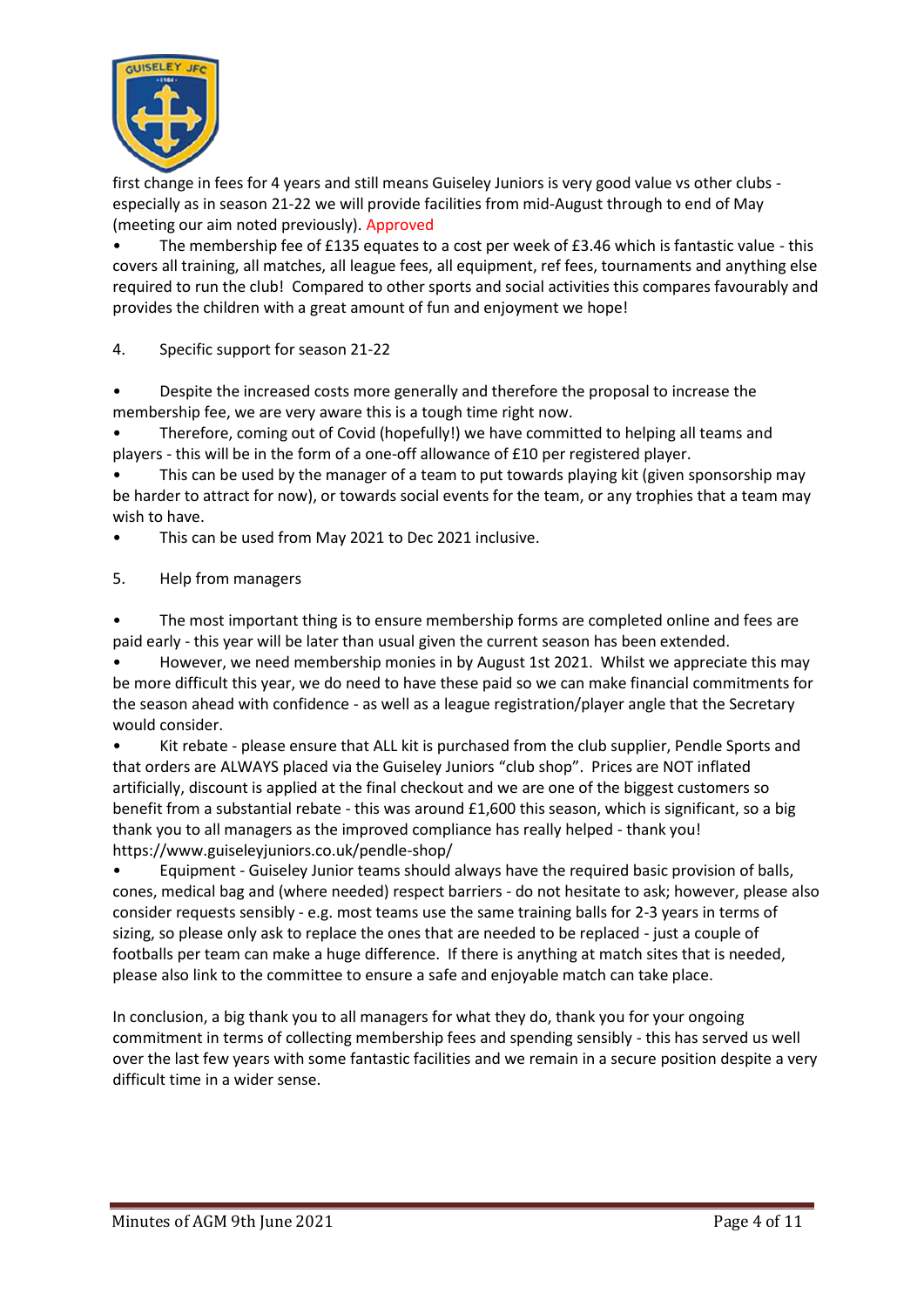

### **6.0 ACCEPTANCE OF ACCOUNTS – Mark Stitson** (issued prior to the meeting)

The summary of Accounts for season 2020-2021 that had previously been sent out by Mark was voted on and agreed by a majority without any questions raised. There is a copy of the accounts attached to these minutes.



Guiseley-Junior-FC-u naudited-accounts-20

### **7.0 HEAD COACH – Kev Harrison** (issued prior to the meeting)

Boys U4/5

Friday evening training. Player No 20-30 Boys and Girls

Boys U6

Sunday morning training Player No 30-35 Boy. This session includes some Girls from 5-7.

Boys U7

3 teams currently with sufficient numbers for a fourth team for the new season.

Boys U8

3 teams currently with sufficient numbers for a fourth team for the new season.

Girls U6

Training Fri Not enough to start a team.

Girls U7

Training Sun Not enough to start a team.

Girls U8

Training Fri Not enough to start a team.

Girls U9

Training Fri Running 1/2 Teams Good Squad Numbers.

Minutes of AGM 9th June 2021 **Page 5 of 11**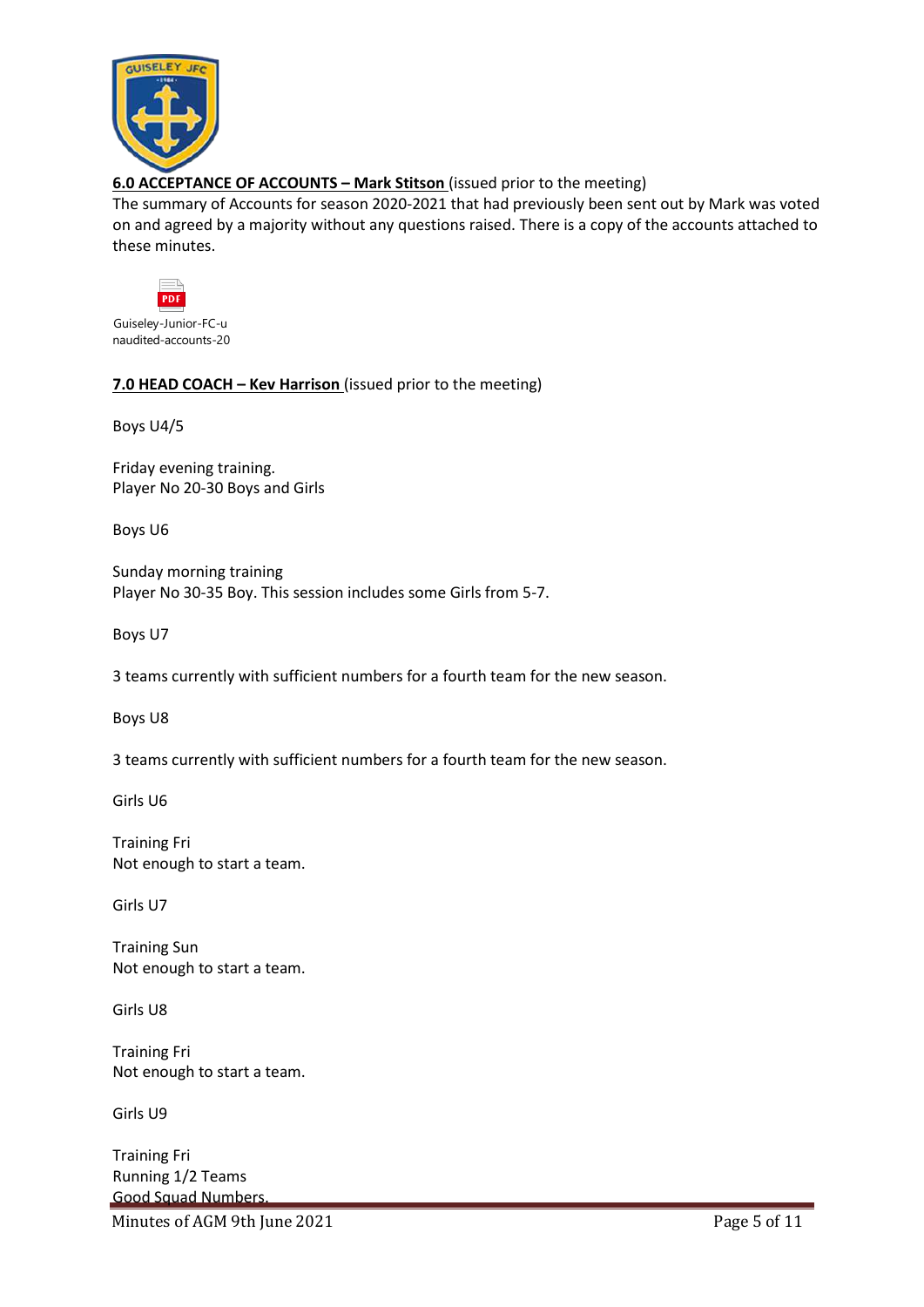

### **8.0 PITCHES UPDATE – Rob Hainsworth / Ian Woolford** (issued prior to the meeting)

#### Season just gone-

• obviously, a disrupted season and difficult to assess how the pitches held up and played • continued to invest in all weather pitches (AWP) increasing playing abs training slots • all younger age groups up to and including u13s have access to AWP throughout the season.

• unfortunately, there were times when these facilities were not utilised, this needs to be improved.

• we have increased our number of grass pitches including pitches at Bramhope cricket club and bedquilts • most pitches just have 2 teams sharing which is what we wanted to achieve long term as pitches were overplayed.

• we have also turned our attention to maintaining and improving some of the grass pitches.

• thanks to Andy Craddock who oversaw the use of the grant from the FA for pitch improvements.

• we are looking to continue this on pitches that we have access and permission to • improvements will be aeration and general maintenance- infill and seeding etc • we will ask if goals can be removed over the short summer break to enable goal mouths to recover where possible.

#### Upcoming season-

• feed back from managers about pitches including possible improvements is useful to know. We may not be able to action them all, but we can contact the appropriate people.

• new pitch schedule is due out please look at this as soon as you get it, any issues please let us know.

• if you are allocated a new pitch please contact the manager who had it in the previous season for info on access and equipment • please do this as soon as you can, please don't leave it until just before the first game...

• if you are allocated AWP pitches you MUST use them whatever the weather, they are a great resource and we need to keep them, if we don't play they will be offered to other clubs.

• if you share a pitch with another team make sure you contact them each week to arrange ko times so no clashes • let us know if any issues with pitches or allocations, we would rather know • thanks for all managers support over the last season, hopefully this one will be back to normal.

### **9.0 HEALTH & SAFETY UPDATE – Simon Bell** (issued prior to the meeting)

### 1. Introduction

Due to the Covid-19 crisis I decided it was important to stay on and support the GJFC Management team and rest of the Club for the 2020 – 2021 season, adding an extra year to what I had always expected. The 2019 / 2020 season would have been my last season in the H&S Officer role for GJFC, with my son and his friends and teammates finishing at U18 and going on to University and jobs. I would like to thank everyone for everything I have enjoyed with GJFC in all my time in this role. Many thanks also go to all the managers from every team for the commitment they have given to keeping football going for the children who are our members over the past 11 months. From the engagement in the sessions with Kevin Harrison and myself last July, to the Risk Assessments and all the ongoing efforts they have all made. When legally permitted to do so GJFC has provided football safely and to the greater benefit of children's physical and emotional wellbeing under unprecedented circumstances.

I am pleased that despite the pandemic I am finishing with the Club in a good position and I know it will continue to thrive. The club is fortunate to have Ruth McGahan volunteer to take over as the H&S Officer, (subject to the AGM processes). Ruth is well qualified in Health and Safety, the mum of a player in one of our younger age group teams and will do very well indeed in my view. She is thorough and has taken time to go through what is involved as part of deciding to be nominated to succeed me. I wish her all the very best.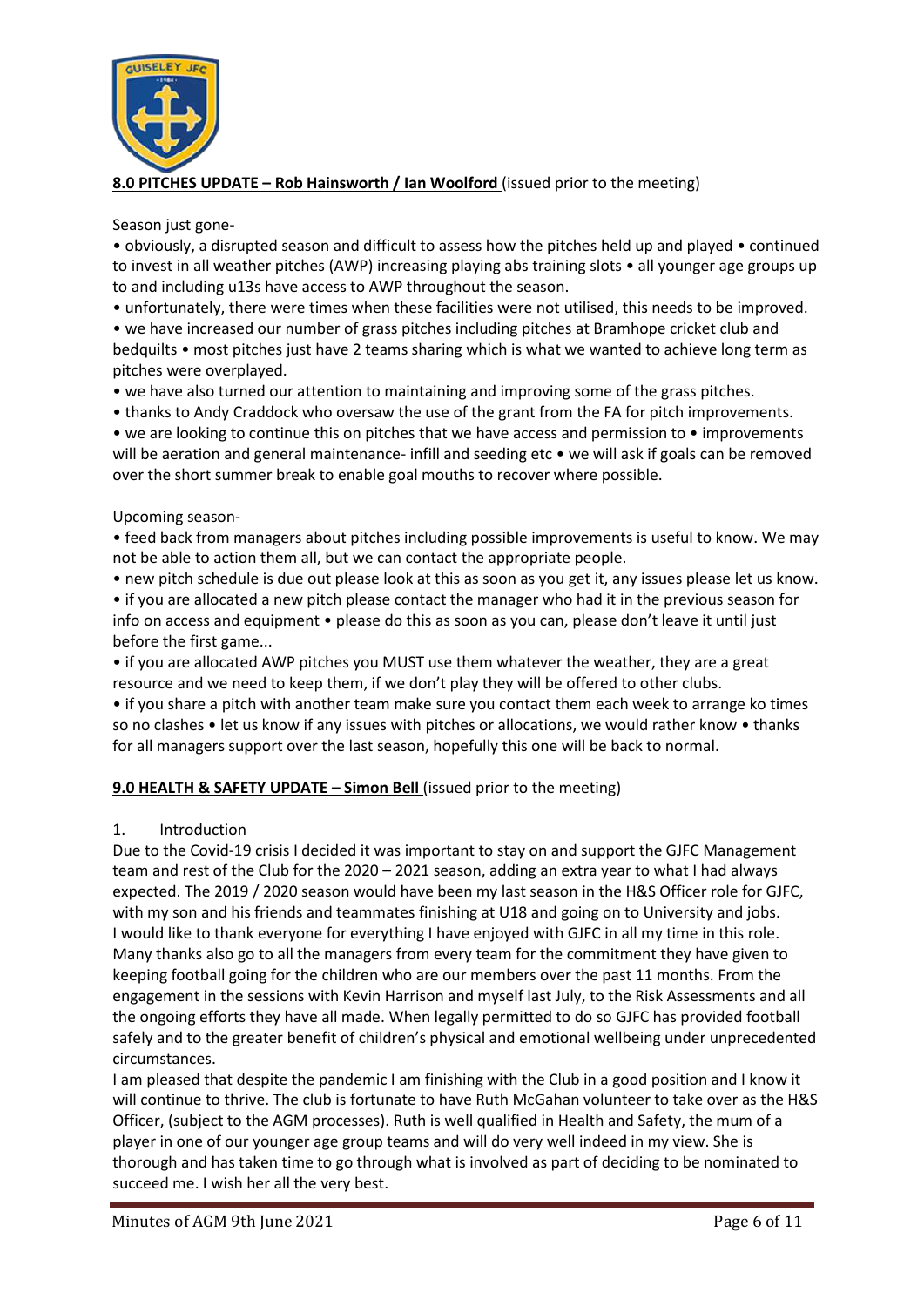

### 2. Updated and reviewed H&S Forms/documents for 2021 / 2022

These have been reviewed and updated as necessary. The head injury card and the Club Procedure for Health and Safety both by being in accordance with guidance from FA Medical & Sports Science Team and The FA/ FIFA Laws of the Game concerning Equipment respectively. Furthermore, due to the ongoing COVID- 19 Risk all applicable documentation includes the following information to reassure all stakeholders in GJFC and this is translated across into our ongoing procedures and protocols

'COVID- 19 To reassure you GJFC follow the advice and guidance of The Football Association, Public Health England and WRCFA (County FA) and all the respective leagues concerned with all grassroots/ junior football activity during the 2021 - 2022 season. See https://www.thefa.com/about-footballassociation/covid-19

### 3. Accident reports

I have received a small number GJFC Accident Record forms this year and I thank the managers concerned for these, in each case the correct Emergency Aid and other actions were followed. I encourage Mangers to complete these for their own peace of mind. Just to reassure managers and coaches, these forms are for our records and monitoring and also WRCFA if needs be. We and WRCFA are here to support you, these forms are part of doing this. The updated forms are emailed to you for the AGM. So please print out a couple of copies yourself and have ready in your First Aid / Managers bag. As it is best for managers and coaches have a hard copy pitch side should they need it.

### 4. First Aid

Concerning the FA First Aid/ Emergency Aid (now Introduction to First Aid in Football IFAiF). Several people are no longer 'in date' for First Aid. This is completely due to the fact running any FA Courses which require physical attendance has not been possible due to COVID 19 restrictions. The FA have now just launched a new online Introduction to First Aid in Football (IFAiF) course and have redeveloped this course as an online learning module, that Coaches and volunteers can complete at a time that suits them . The links have been sent out to those that need to renew these courses.

### 5. GJFC AED / Defibrillator Changing Rooms Shaw Lane

Following Leeds City Council staff repairing and reinstating the power supply to the cabinet a few months ago in time for the return of Grassroots Football , I have ensured that this was re- registered as a Community Public Access Defibrillator (CPAD) with the Yorkshire Ambulance Service so it can be available to anyone who needs it in an Emergency. The Cabinet location Callsign is WCPAD624. The cabinet and AED have been regularly checked throughout the season and had a notice that it was 'out of order' which coincided with lockdown and no football

Phase three of the 'FA AED / Defibrillator at a discount scheme' which we signed up to a couple of years ago finally came into effect, so we purchased a further AED last season. Should any Manager require this for a particular location, fixture or team please arrange this in advance with the Chair or Secretary.

6. GJFC Guidance 'Managers Completion of own team's FA emergency medical action plan' As club Health and Safety Officer I have updated our GJFC guidance 'Information to assist Managers in completing their own team's FA emergency medical action plan'. Completely up to date Community Public Access Defibrillator (CPAD) locations throughout our area from Yorkshire Ambulance Service together with CPAD Callsigns have been added to this, along with other information. This should be used with the blank A4 version of the 'FA emergency medical action plan' form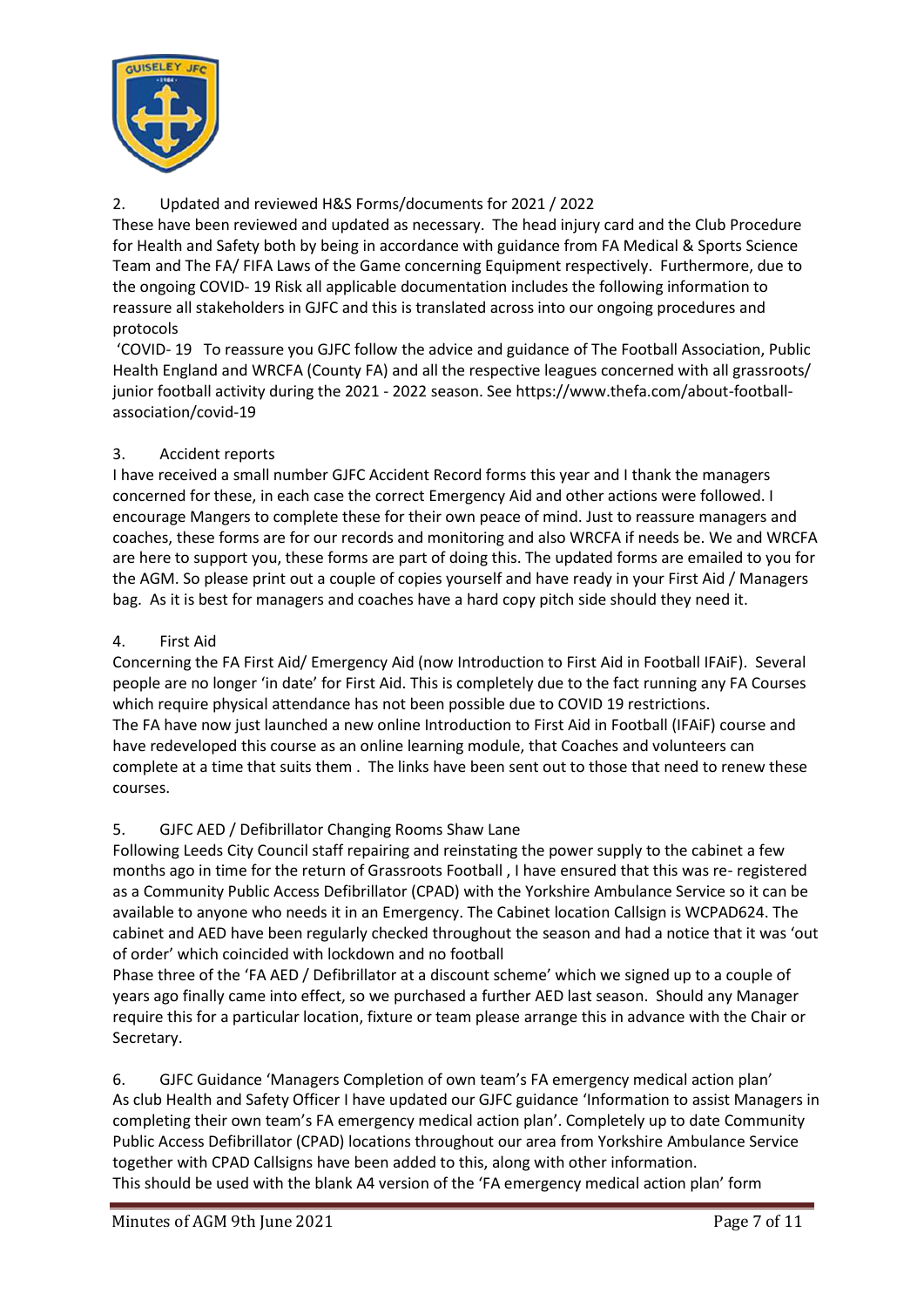

available with the AGM documents to download / print off. So, Managers/Coaches can complete it specifically for their own team. I do urge Managers/Coaches to have completed the form to have their own team's FA emergency medical action plan in their First Aid Kit / managers bag so that it is there ready should it ever be needed.

### **10. CHILD WELFARE UPDATE – Dave Stout** (issued prior to the meeting)

There have been no major issues of concern for the club throughout the season. Please continue to seek advice when needed.

#### **11.0 ACCEPTANCE OF REVIEWED AND AMENDED DOCUMENTS**

Club Documents to be Approved at AGM 2021

- 1. Club Constitution Version 5.0 draft
- 2. Child Welfare and Safeguarding Children Version 3.0 draft
- 3. Committee Structure Version 4.0 draft
- 4. Poor Practice Guidelines Version 3.0 draft
- 5. Membership and Financial Matters Version 5.0 draft
- 6. Medical Emergency Action Plan (Guidance) Version 5.0
- 7. Pitches 2021-2022 draft
- 8. Training 2021-2022 draft

Club Documents Approved in previous AGMs and Reviewed by Committee prior to AGM 2020 – No Changes

- 9. Expenses Claim Form Version 4.0
- 10. Referee Expense Form Version 4.0
- 11. Reduced Membership Form Version 4.0
- 12. Equipment Request Form Version 4.0
- 13. Medical Emergency Action Plan (Individual) Version 3.0
- 14. Health and Safety Policy and Procedures Version 3.0
- 15. Accident Record Form Version 3.0
- 16. Head Injury Card Version 3.0
- 17. FA Photography Guidelines (FA Official Guidelines not reviewed)
- 18. Respect Code of Conduct Coaches, Team Managers and Club Officials Version 2.0
- 19. Respect Code of Conduct Match Officials Version 2.0
- 20. Respect Code of Spectators, Parent, Carers Version 2.0
- 21. Respect Code of Conduct Young Players Version 2.0
- 22. Internal Transfer of Players Version 2.0
- 23. Mission Statement Version 2.0
- 24. Equality Policy Version 2.0
- 25. Club Complaints and Disciplinary Procedures Version 2.0
- 26. Bullying Policy Version 1.0
- 27. Whistleblowing Policy 1.0
- 28. Management Committee Declaration Form Version 1.0

**The above were all agreed on by a majority vote at the meeting so will now be put into general circulation once indexed. The pitches and training documents will still be continued to be amended as and when new slots are released to us. Please read the documents so you understand the Club Procedures.**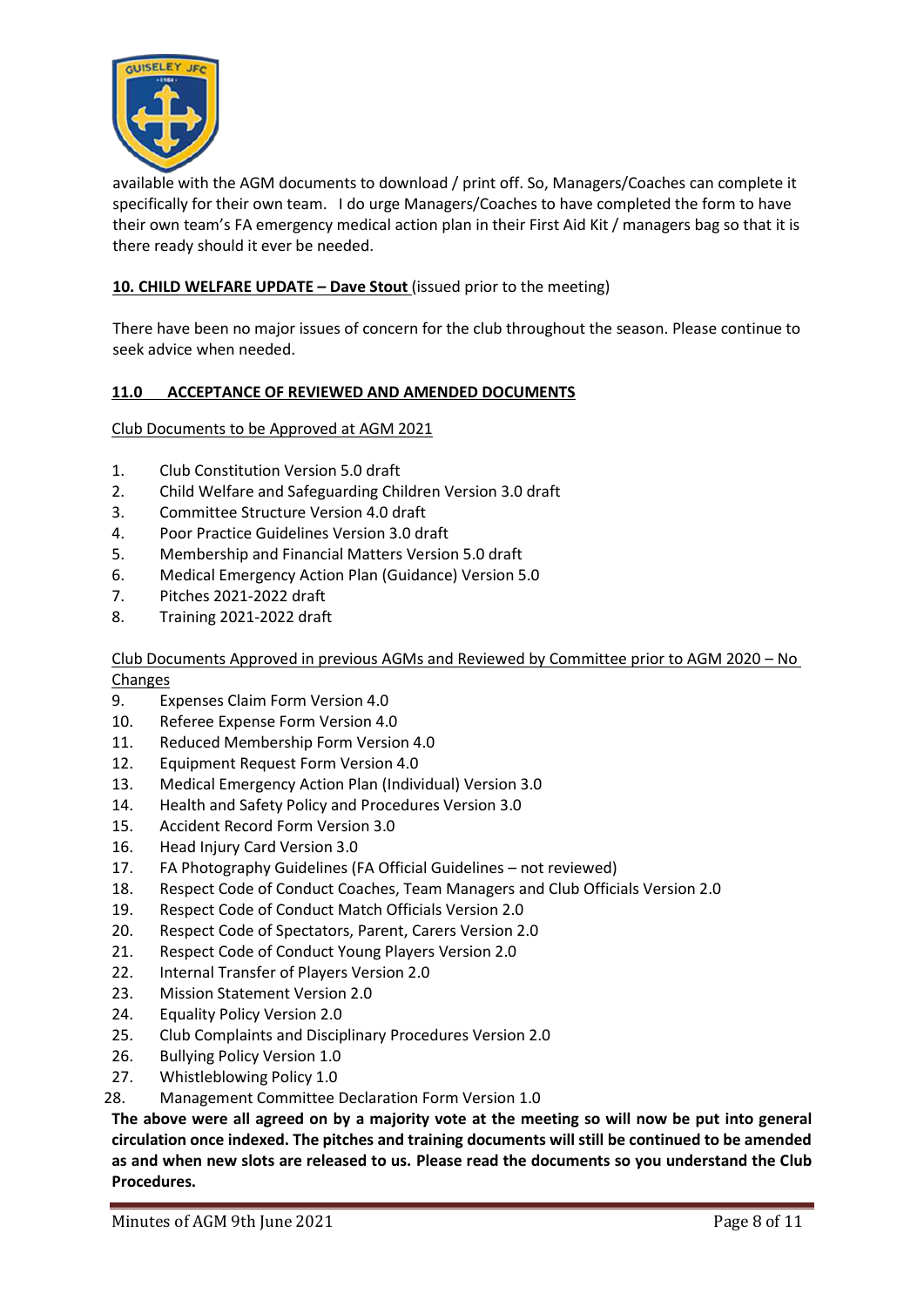

## **12.0 ELECTION OF OFFICERS**

| Role                                     | <b>Name</b>                   |
|------------------------------------------|-------------------------------|
| Chairperson                              | Chris Spargo                  |
| Secretary                                | Nicky Clarke                  |
| Treasurer                                | Mark Stitson                  |
| Child Welfare Officer                    | Nicky Clarke                  |
| Health & Safety Officer                  | <b>Ruth McGahan</b>           |
| Head Coach                               | Kevin Harrison                |
| Pitch Co-ordinator                       | Ian Woolford / Rob Hainsworth |
| <b>Training Facilities Co- Ordinator</b> | Paddy McIlroy                 |
| <b>Registration Secretary</b>            | <b>Richard Owen</b>           |
| Development Coach                        | <b>Phil Clarkson</b>          |
| Social Secretary / Fundraising           | Andy Craddock                 |
| Girls Mentor                             | James Todd                    |

These were sent out prior to the meeting and voted in by a majority en block in the meeting.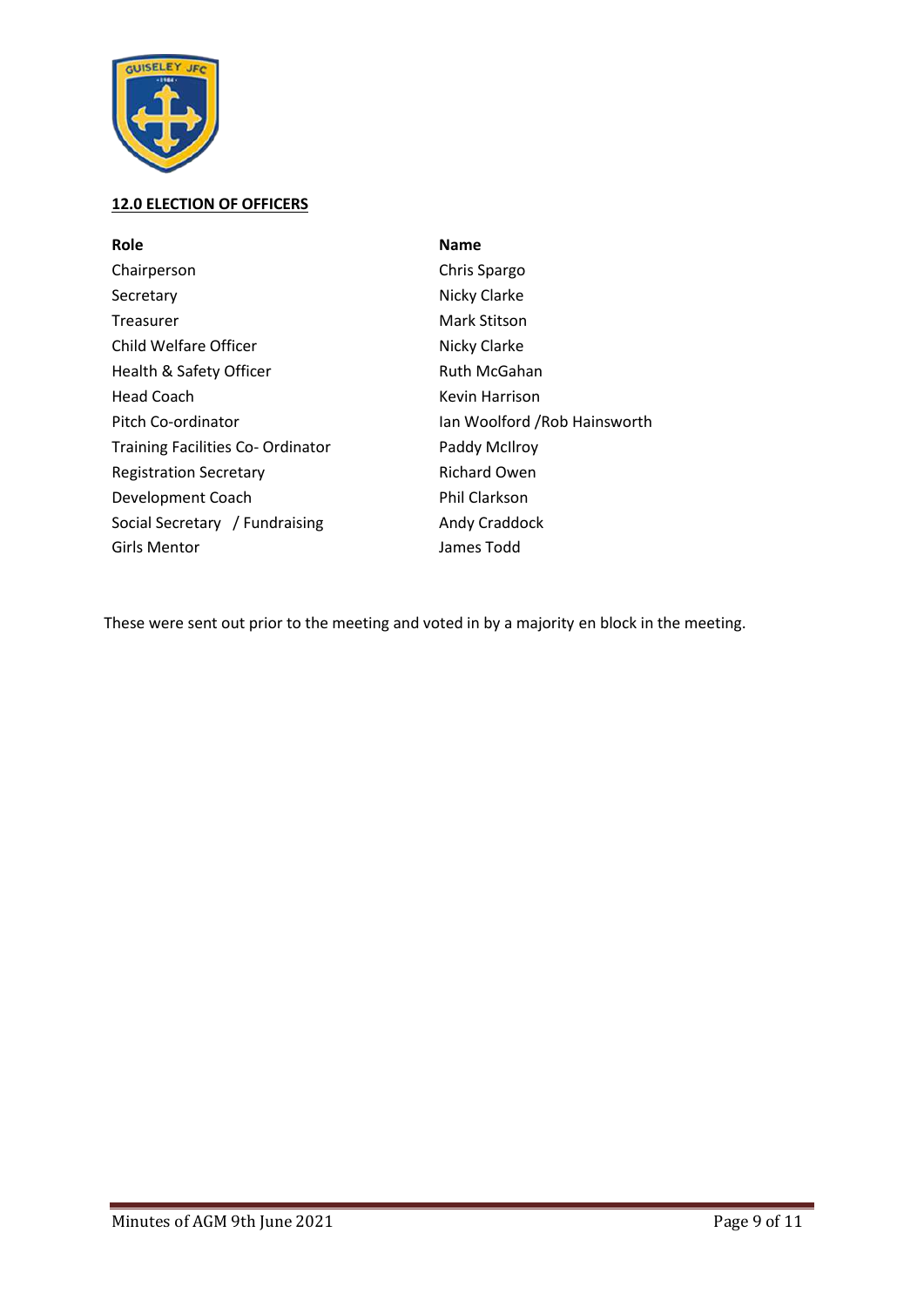

BOYS

| <b>.</b>  |                         |           |
|-----------|-------------------------|-----------|
| Age group | <b>Managers Name</b>    | Team Name |
| Under 7   | ?                       | Blue      |
| Under 7   | ?                       | Orange    |
| Under 7   | 5                       | White     |
| Under 7   | 5                       | Yellow    |
| Under 8   | James Standhaven        | Blue      |
| Under 8   | Jared Holgate           | Orange    |
| Under 8   | John Parkinson          | White     |
| Under 8   | N/A                     | Yellow    |
| Under 9   | <b>Stephen Hiley</b>    | Blue      |
| Under 9   | <b>Daniel Spiers</b>    | Orange    |
| Under 9   | <b>Ben Marquand</b>     | White     |
| Under 9   | <b>Tom Barrett</b>      | Yellow    |
| Under 9   | Catherine Ingham        | Green     |
| Under 10  | David Burgess           | Blue      |
| Under 10  | <b>Kevin Neale</b>      | White     |
| Under 10  | Andrew Smith            | Yellow    |
| Under 10  | Wayne Lusted            | Orange    |
| Under 11  | <b>Sean Yeates</b>      | Blue      |
| Under 11  | Ian Condon              | Gold      |
| Under 11  | Jonathan Carey          | Green     |
| Under 11  | <b>Andrew Moriaty</b>   | Yellow    |
| Under 12  | <b>Gareth Burree</b>    | Green     |
| Under 12  | Chris Tomlinson White   |           |
| Under 12  | lan Woolford            | Orange    |
| Under 12  | Andy Whelan             | Yellow    |
| Under 13  | Niels Kroon             | Green     |
| Under 13  | Stephen Camp            | Yellow    |
| Under 13  | <b>Kris Sutton</b>      | White     |
| Under 14  | <b>Eddie Nuttall</b>    | Yellow    |
| Under 14  | Jason Longley           | Green     |
| Under 14  | Mark Stitson            | Orange    |
| Under 14  | <b>Richard Ellis</b>    | Purple    |
| Under 14  | Dave Stout              | Blue      |
| Under 15  | <b>Brian Williamson</b> | Blue      |
| Under 15  | Anthony Dutton          | Green     |
| Under 15  | Sean Tounsend           | Orange    |
| Under 16  | <b>Andrew Moriarty</b>  | Blue      |
| Under 16  | Leon Humphreys          | Whites    |
| Under 17  | Damian Holmes White     |           |
| Under 18  | Ian Wilkinson           | White     |
|           |                         |           |

These were sent out prior to the meeting and voted in by a majority en block in the meeting.